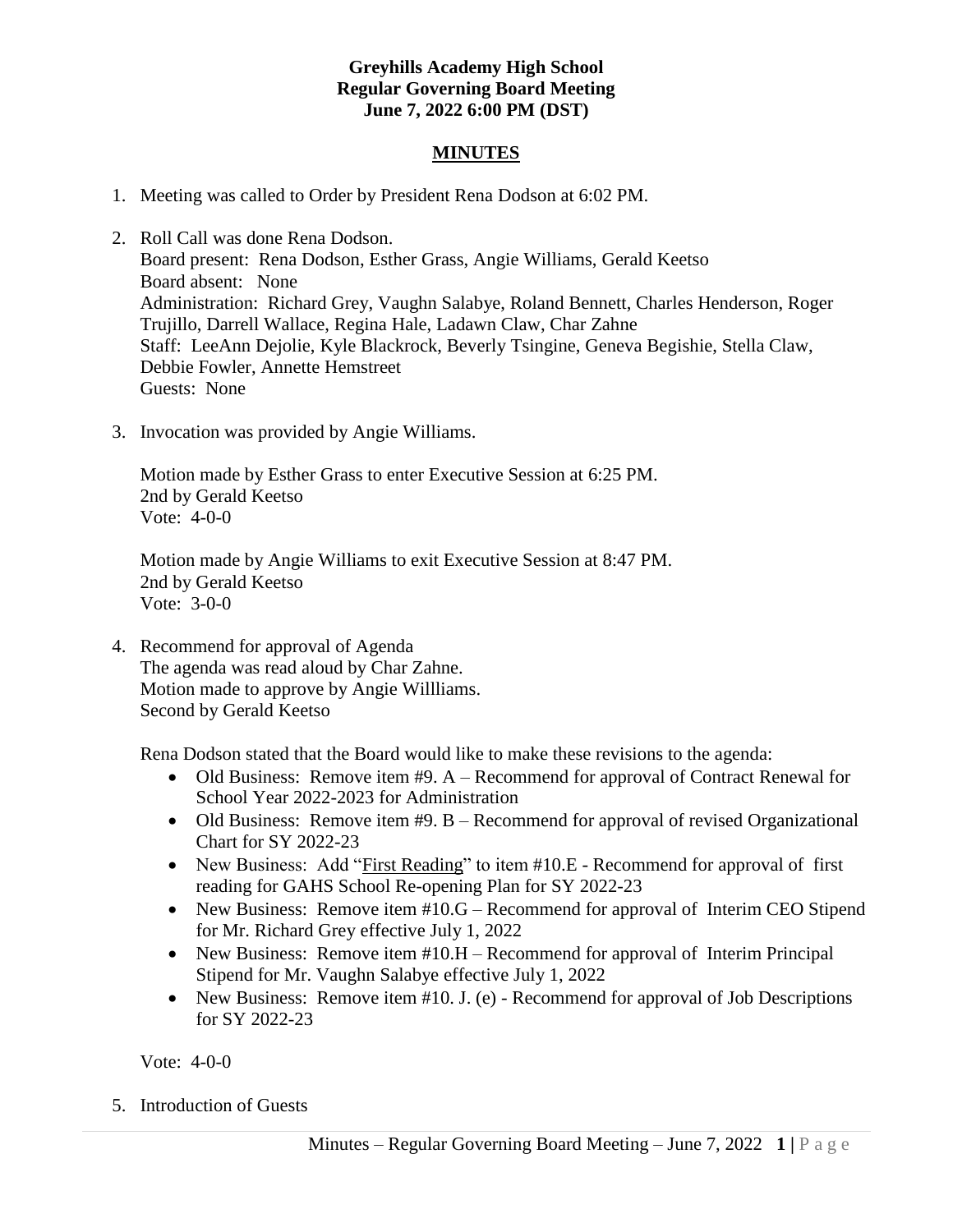None

- 6. Call to the Public None
- 7. Recommend for approval of Minutes
	- A. May 11, 2022 Motion made to approve by Gerald Keetso Second by Angie Williams

Rena Dodson requested that the word "Resignation" be amended to "Retirement" for Mr. Alvin Tacheene and James Bighorse under Personnel. Amendment will be made.

Vote: 4-0-0

- 8. Reports
	- A. Departments
	- B. CEO/Principal

Motion made by Gerald Keetso to accept all written reports. Second by Angie Williams Vote: 4-0-0

- 9. Old Business Action Items
	- A. Recommend for approval of Contract Renewal for School Year 2022-2023 for **Administration**

#### B. Recommend for approval of revised Organizational Chart for SY 2022-23

#### 10. New Business Action Items

- A. Recommend for approval of Payroll Expenditures Ending May 2022 This request was made by Ladawn Claw. Motion made by Gerald Keetso to combine and approve items #10. (A, B, C). Second by Angie Williams Vote: 4-0-0
- B. Recommend for approval of Accounts Payable Expenditures Ending May 2022 This request was made by Ladawn Claw. Motion made by Gerald Keetso to combine and approve items #10. (A, B, C). Second by Angie Williams Vote: 4-0-0
- C. Recommend for approval of Financial Status Ending May 2022 This request was made by Ladawn Claw. Motion made by Gerald Keetso to combine and approve items #10. (A, B, C).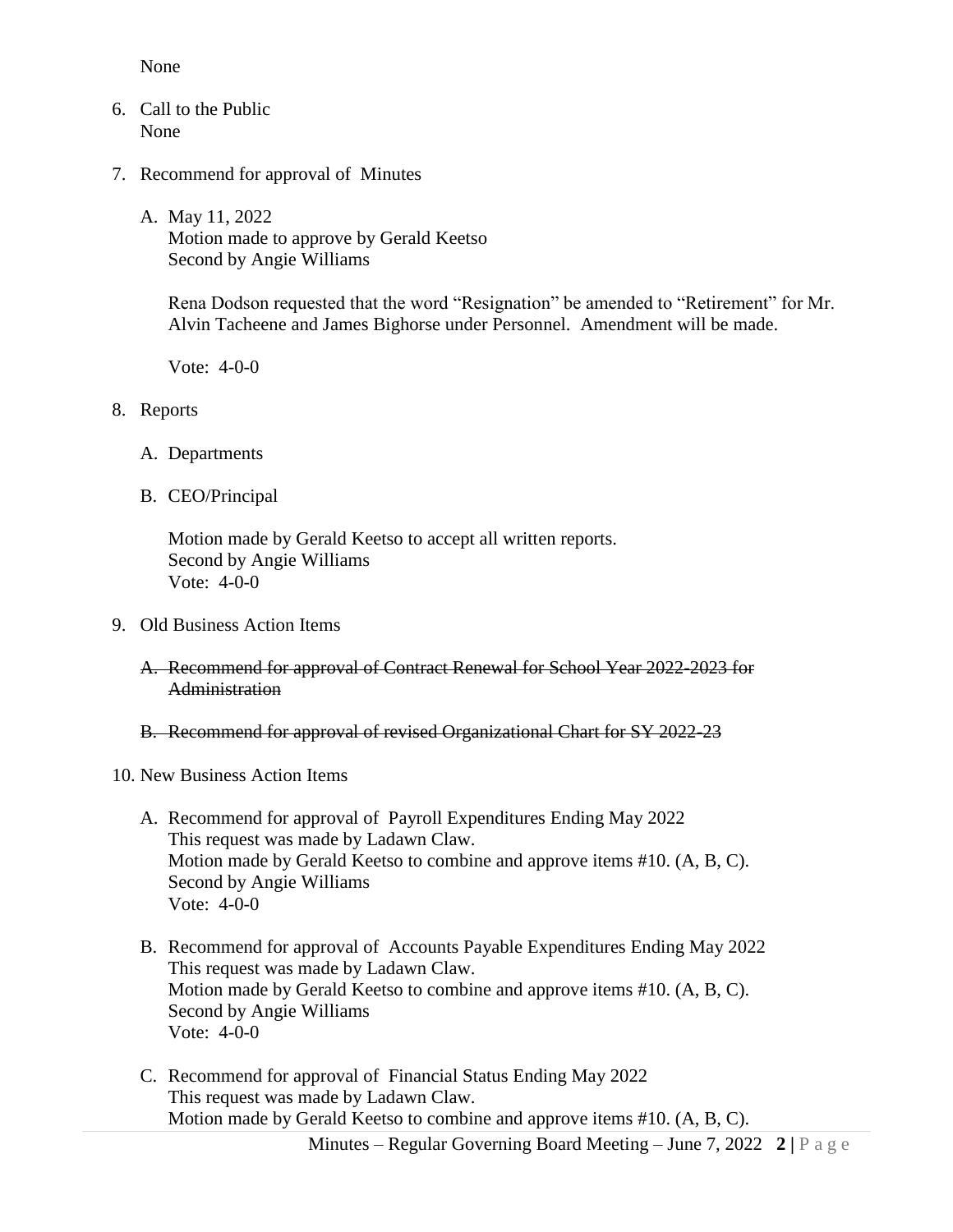Second by Angie Williams Vote: 4-0-0

- D. Recommend for approval of Proposed Budget for FY 2022-23 This request was made by Ladawn Claw. Motion made to approve by Gerald Keetso Second by Angie Williams Vote: 4-0-0
- E. Recommend for approval of first reading for GAHS School Re-opening Plan for SY 2022- 23

This request was made by Richard Grey. Motion made to approve by Angie Williams Second by Esther Grass Vote: 4-0-0

- F. Recommend for approval of Gifted and Talented Stipends for (3) GAHS students on summer program travel This request was made by Vaughn Salabye. He indicated that this stipend is to ensure that students have funds if there are flight delays or changes and to purchase food at airports during layovers. Motion made to approve by Angie Williams Second by Esther Grass Vote: 4-0-0
- G. Recommend for approval of Interim CEO Stipend for Mr. Richard Grey effective July 1, 2022
- H. Recommend for approval of Interim Principal Stipend for Mr. Vaughn Salabye effective July 1, 2022
- I. Recommend for approval of Draper Glass Tuba City as Tribal Geographical Preference (Sole Source) Vendor for SY 2021-22 This request was made by Kyle Blackrock. He indicated that expenditures at Draper Glass have exceeded the \$5,000.00 threshold so this amendment is necessary. Draper Glass is the only glass repair shop in Tuba City, Arizona. Motion made to approve by Gerald Keetso. Second by Angie Williams Vote: 4-0-0
- J. Personnel
	- a. Recommend for approval of Resignation for Bryan Bronston (Electrician) effective May This request was made by Richard Grey. Motion made by Gerald Keetso to combine and approve items #10.J. (a, b, c, d) Second by Esther Grass Vote: 4-0-0
	- b. Recommend for approval of Transfer for Jaden Johnson from Food Service to Security effective June 8, 2022